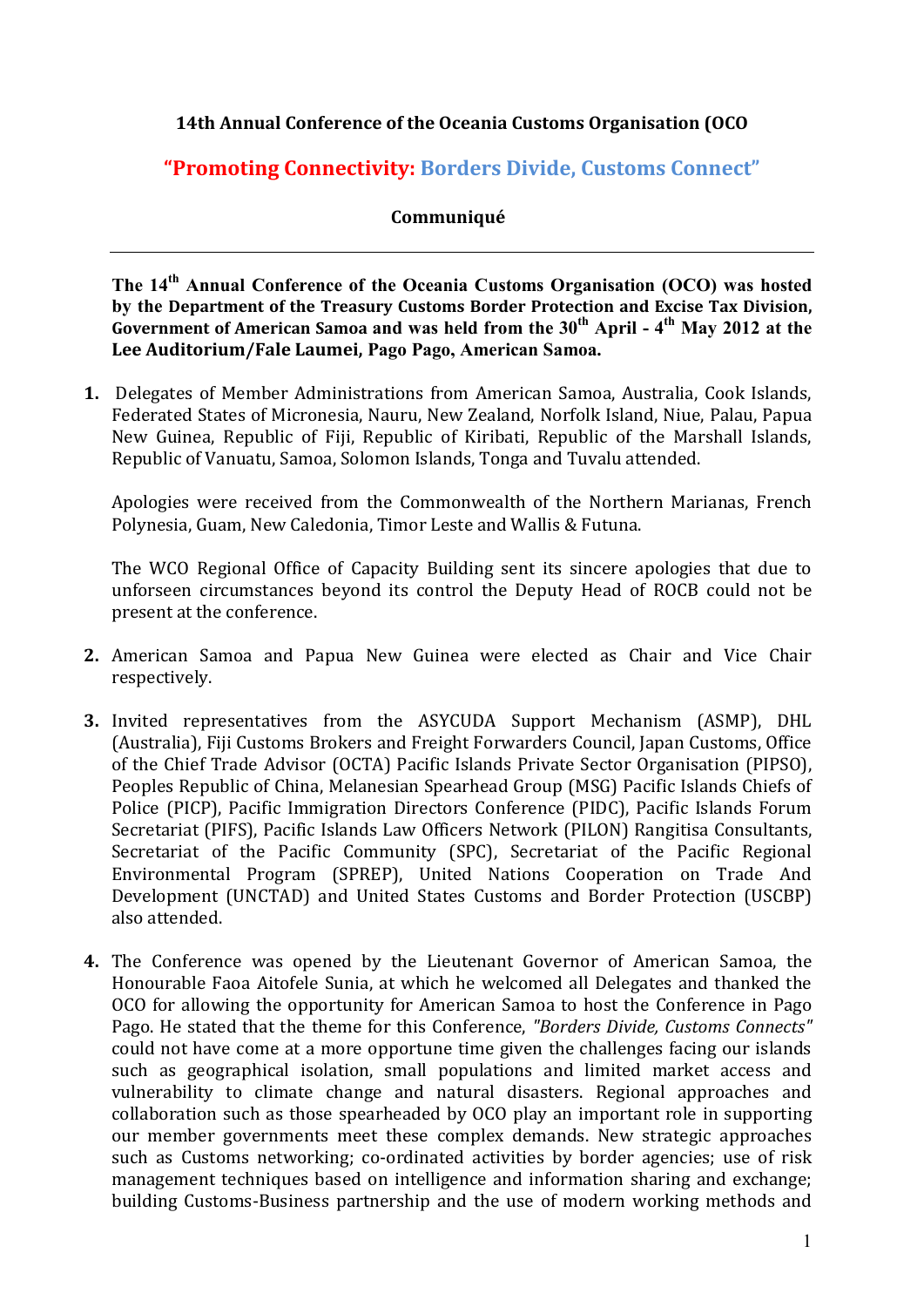techniques coupled with the use of effective and contemporary tools and technology can contribute to meeting the challenges.

- **5.** The Conference adopted the **2011 OCO Annual Report**, the **2011 Financial Audit Report**, the **2012 Annual Work Plan, the amended OCO Operational Fund Rules**  and the **2012 Annual Budget**.
- **6.** The Conference, following discussions, endorsed the paper presented by the Secretariat regarding the **OCO Future Core Funding Options** and that the Secretariat prepare a Funding Proposal for submission to New Zealand Aid before September 2012.
- **7.** The Conference agreed that an independent corporate review and institutional capacity assessment be undertaken as required under the two (2) Core Funding Memorandum of Understanding between the OCO Secretariat and Australia and New Zealand.
- **8.** The Conference adopted the report tabled by Rangistisa Consultants relating to Phase II of the OCO Governance Structure and agreed that:
	- **i.** The OCO Executive Committee (Committee of the Whole) shall meet Annually;
	- **ii.** The OCO Conference shall be held annually in conjunction with the meeting of the Executive Committee;
	- **iii.** The host administration will automatically be the Chair of the OCO Executive Committee and the OCO Conference whilst the Outgoing Chair and the next host will both assume the position of Vice-Chair; and
	- **iv.** The OCO Charter will be revised by the Secretariat to reflect these changes.
- **9.** The Conference discussed the extension of the Contract of Employment of the Head of Secretariat which has since expired and renewed it for a period of two (2) years effective from the date of the decision being taken by this Conference and will expire on the date of the 2014 Conference.
- **10.** The Conference adopted the **OCO 10 Year Strategic Plan** and the **Human Resources Development Plan.**
- **11.** The Conference noted the papers submitted by the WCO Regional Office of Capacity Building relating to Connectivity and the various technical assistance provided to WCO Members within the Oceania region.
- **12.** The Conference noted the presentations made by the Fiji Customs Brokers and Freight Forwarders Council and DHL (Australia) highlighting the importance of partnership and cooperation between Customs and the private sector.
- **13.** The Conference noted the presentations made by a number of Customs administrations and the OCO Secretariat in relation to specific Customs topics as follows:
	- i. Fiji Understanding and implementation of the Revised Kyoto Convention (RKC).
	- ii. PNG Benefits of Harmonized System (HS) Nomenclature.
	- iii. Samoa Automation.
	- iv. Tonga- Post Clearance Audit.
	- v. Australia Technology as an Aid to Border Management.